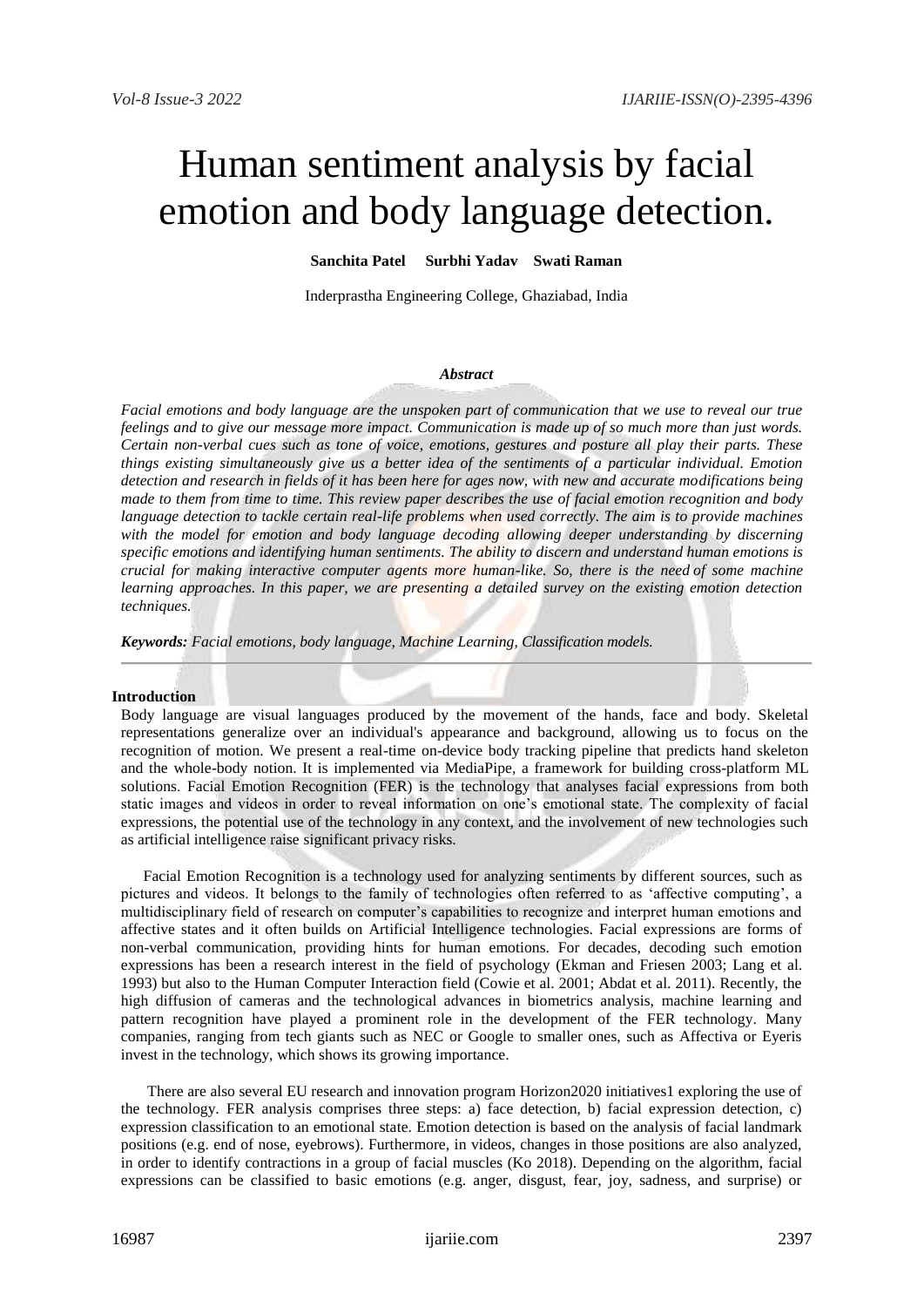compound emotions (e.g. happily sad, happily surprised, happily disgusted, sadly fearful, sadly angry, sadly surprised) (Du et al. 2014). In other cases, facial expressions could be linked to physiological or mental state of mind (e.g. tiredness or boredom). The source of the images or videos serving as input to FER algorithms vary from surveillance cameras to cameras placed close to advertising screens in stores as well as on social media and streaming services or own personal devices. FER can also be combined with biometric identification. Its accuracy can be improved with technology analyzing different types of sources such as voice, text, health data from sensors or blood flow patterns inferred from the image. Potential uses of FER cover a wide range of applicatios.

# **Background and related work**

A Body Gesture Recognition System can enable various modern life applications, such as posture control and sign language recognition, augmented reality try-on and effects. Live perception of simultaneous human gesture, face landmarks, and hand tracking in real-time on mobile devices is a uniquely difficult problem as requiring simultaneous inference of multiple, dependent neural networks. MediaPipe already offers immediate, fast and accurate, yet separate, solutions for these complex tasks. Combining them all into a single, semantically consistent end-to-end solution is a unique challenge.

The MediaPipe Holistic pipeline integrates models for body i.e structure , face and hand components, each of which are optimized for their particular domain. It is more accurate than any other, which treats the different regions using a region appropriate image resolution. The pose estimation model, for example, takes a lower resolutions and fixed resolution video (256x256) as input resolutions. In this study, we first estimate the human pose with BlazePose's pose detector and subsequent landmark model. We then crop the full-resolution input frame/coordinates to these ROIs and apply task-specific face and hand models to estimate their corresponding landmarks. Finally, we merge all landmarks with those of the pose model to yield the full body landmarks.

The pipeline is implemented as a MediaPipe graph that uses a holistic landmark subgraph from the holistic landmark module and renders using a dedicated holistic renderer subgraph. It collects the coordinates, processing image using opencv machine learning library and merges them giving the required output. The system gives the recognition to the complete body/shape/ surface.

# **Literature Survey**

**Obdal and Wang (2014**) proposed a novel approach for emotion detection from Chinese language. The proposed algorithm was segment based fine grained emotion detection model which is a supervised learning approach. In this method, the emotion label of each dependency subtree of a subjective sentence or short text is represented by a hidden variable. The values of the hidden variables are calculated in consideration of interactions between variables whose nodes have head-modifier relation in the dependency tree (Wang, Z, 2014).

**Kaur and Gupta (2013)** have given a survey onsentiment analysis and opinion mining. Beside English, there is also existence of algorithms that have successfully applied on emotion detection and sentiment analysis to detect the public opinion. InIndia, scarcity of resources has become the biggestissue for Indian languages. This paper shows that SentiWordNet has successfully implemented for Hindi, Telugu, Bengali and others, a sum of 57 languages for detection of sentiments (Kaur, A., & Gupta, V, 2013).

**Ho & Cao (2012)** exploited the idea that emotions are related to human mental states which are caused by some emotional events. This means that the human mind starts with initial mental state and moves to another state upon the occurrence of a certain event. They implemented this idea using Hidden Markov Model (HMM) where each sentence consists of multiplesub-ideas and each idea is considered an event that causes a transition to a certain state. By following the sequence of events in the sentence, the system determines the most probable emotion of the text. The system achieved an F-score of 35% when tested on the ISEAR dataset (International Survey on Emotion Antecedents and Reactions), where the best precision achieved was 47%. The low accuracy was mainly due to the fact that the system ignored the semantic and syntactic analysis of the sentence, which made it non- context sensitive (Ho, D. T., & Cao, T. H, 2012).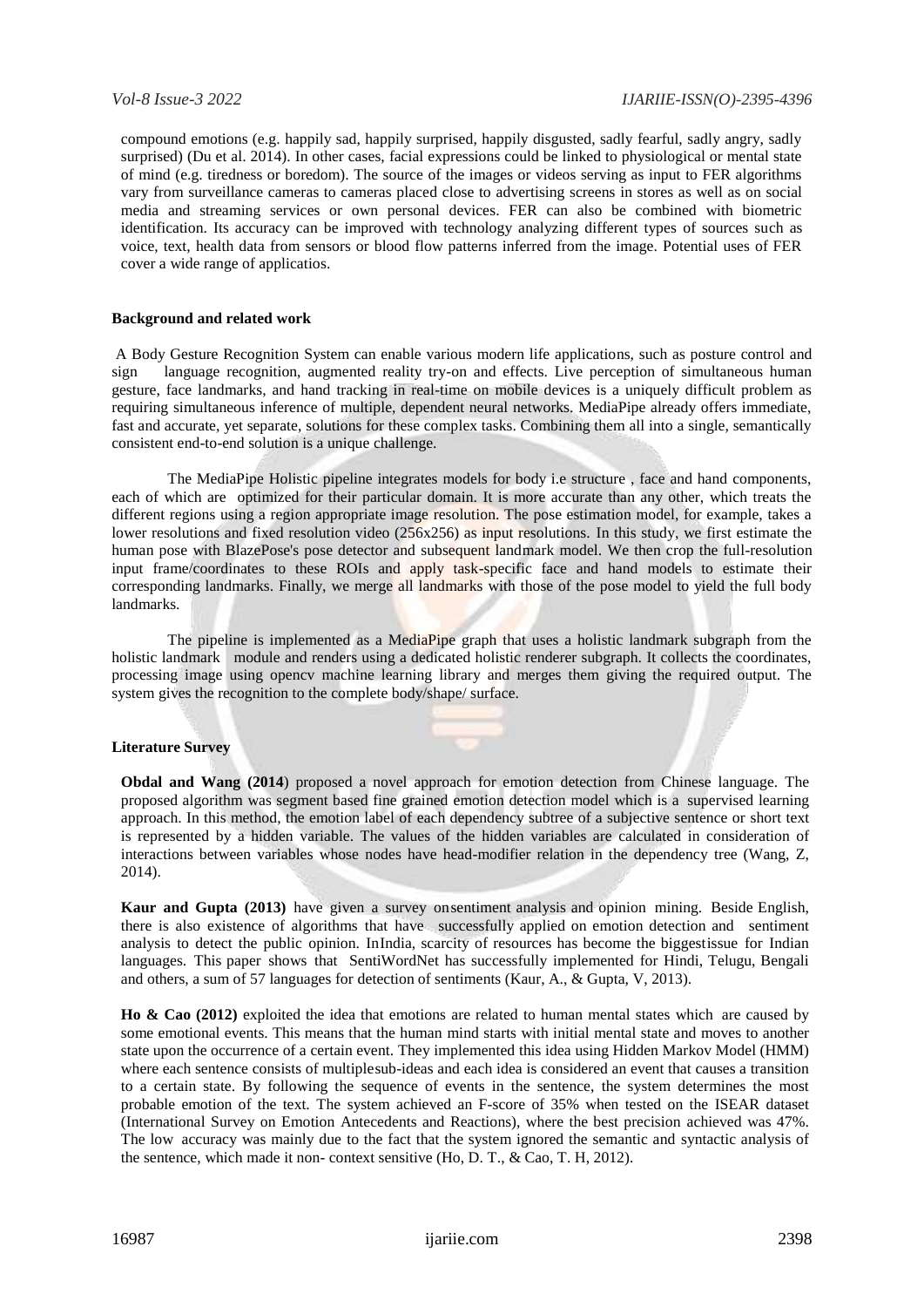**Yang** *et al***. (2012)** proposed a hybrid model for emotion classification that includes lexicon-keyword spotting, CRF based (conditional random field) emotion cue identification, and machine-learning-based emotion classification using SVM, Naïve Bayesian and Max Entropy. The results generated from the aforementioned techniques are integrated using avote-based system. They tested the system on a datasetof suicide notes where it achieved an F-score of 61% with precision 58% and recall 64%. This method achieved relatively good results; however, both the classifier and the dataset are not available (Yang, H., Willis, A., De Roeck, A., & Nuseibeh, B, 2012).

**Burget R.** *et al.* (2011) proposed a framework that depends heavily on the pre-processing of the input data (Czech Newspaper Headlines) and labeling it using a classifier. The pre-processing was done at the word and sentence levels, by applying POS tagging, lemmatization and removing stop words. Term Frequency – Inverse Document Frequency (TFIDF) was used to calculate the relevance between each term and each emotion class. They achieved an average accuracy of 80% for 1000 Czech news headlines using SVM with 10- fold cross validation. However, their method was not tested on English dataset. Also, it is not context sensitive as it only considers emotional keywords as features (Burget, R., Karasek, J., & Smekal, Z, 2011).

**Cheng-Yu Lu** *et al***. (2010)** presented vent-level textual emotion sensing by building a mutual action histogram between two entities where each column in the histogram represented how common an action (verb) existed between the two entities. They achieved an F-score of 75% when tested on four emotions. However, their method does not consider the meaning of the sentence and is highly dependent on the structure of the training data, i.e. the grammatical type of sentences in the training data and the frequency of the emotions for a certain subject. Moreover, only four of the six Ekman emotions are used in the classification(Lu, C. Y., Lin, S. H., Liu, J. C., Cruz-Lara, S., & Hong, J. S, 2010).

**Ghazi** *et al*, (2010) tried hierarchical classification to classify the six Ekman emotions. They used multiple levels of hierarchy while classifying emotions by first classifying whether a sentence holds an emotion or not, then classifying the emotion as either positive or negative and finally classifying the emotion on a finegrained level. For each stage of classification, they used different features for the classifier, and they achieved a better accuracy  $(+7%)$  over the flat classification where flat classification is classifying the emotions on a fine-grained level directly. The main drawback of this approach is that it is not context sensitive (Ghazi, D., Inkpen, D., & Szpakowicz, S. ,2010).

**Strapparava** *et al***. (2008)** developed a system that used several variations of Latent Semantic Analysis to identify emotions in text when no affective words exist. However, their approach achieved a low accuracy because it is not context sensitive and lacks the semantic analysis of the sentence (Strapparava, C., & Mihalcea, R, 2008).

**Hancock** *et al***. (2007)** used content analysis Linguistic Inquiry and Word Count (LIWC) to classify emotions as positive or negative. They found that positive emotions are expressed in text by using more exclamation marks and words, while negative emotions are expressed using more affective words.However, this method is limited to positive/negative emotions (happy vs. sad) (Hancock, J. T., Landrigan, C., & Silver, C, 200

# **Classification models**

**Logistic regression:** Logistic regression is a statistical analysis method to predict a binary outcome, such as yes or no, based on prior observations of a data set. A logistic regression model predicts a dependent data variable by analyzing the relationship between one or more existing independent variables. For example, a logistic regression could be used to predict whether a political candidate will win or lose an election or whether a high school student will be admitted or not to a particular college. These binary outcomes allow straightforward decisions between two alternatives.

A logistic regression model can take into consideration multiple input criteria. In the case of college acceptance, the logistic function could consider factors such as the student's grade point average, SAT score and number of extracurricular activities. Based on historical data about earlier outcomes involving the same input criteria, it then scores new cases on their probability of falling into one of two outcome categories.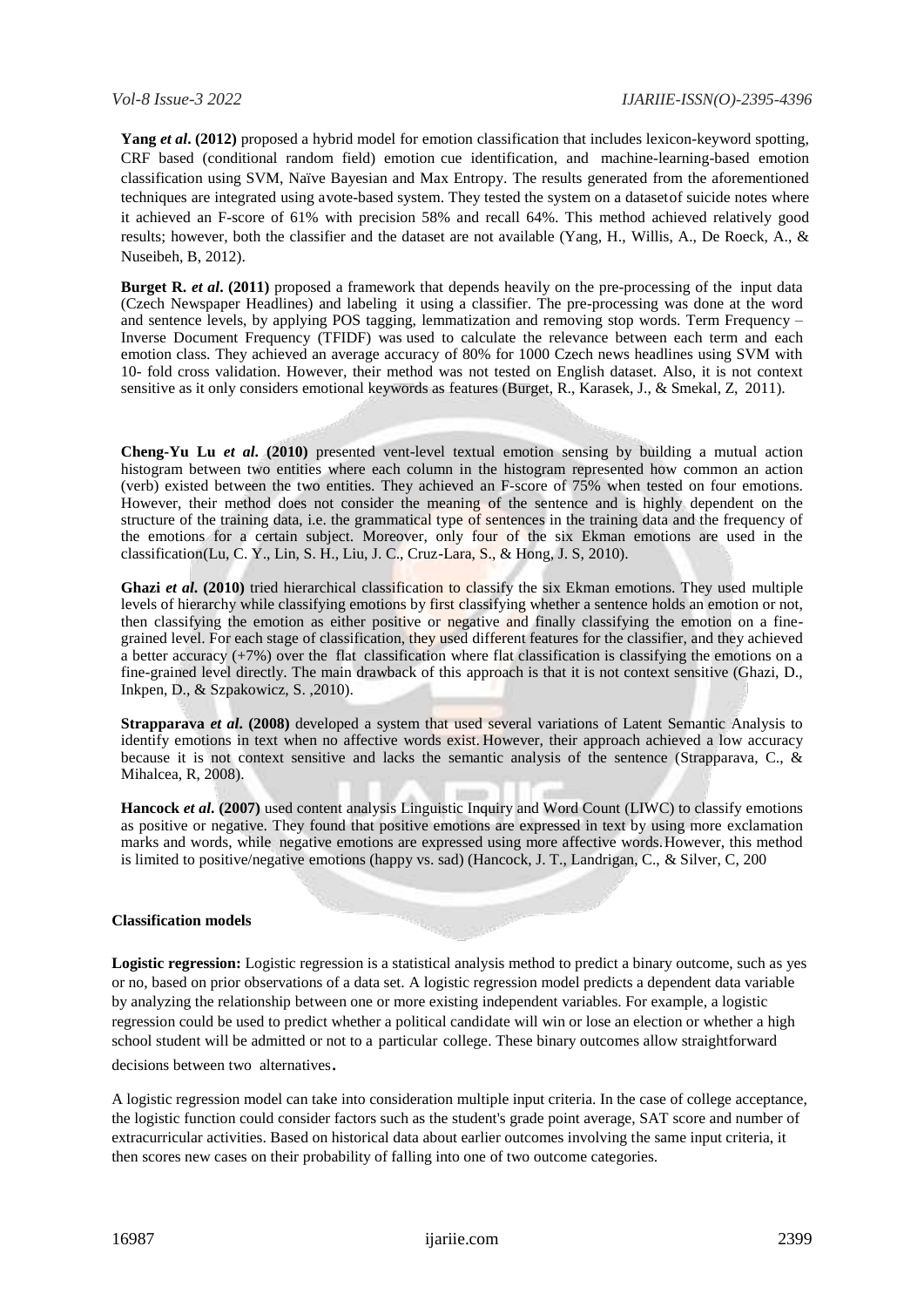**Ridge classifier :** The Ridge Classifier, based on Ridge regression method, converts the label data into [-1, 1] and solves the problem with regression method. The highest value in prediction is accepted as a target class and for multiclass data multi-output regression is applied. A Ridge regressor is basically a regularized version of a Linear Regressor. i.e to the original cost function of linear regressor we add a regularized term that forces the learning

algorithm to fit the data and helps to keep the weights lower as possible. The regularized term has the parameter 'alpha' which controls the regularization of the model i.e helps in reducing the variance of the estimates.

**Random forest classifier** : Random Forest is a popular machine learning algorithm that belongs to the supervised learning technique. It can be used for both Classification and Regression problems in ML. It is based on the concept of ensemble learning, which is a process of combining multiple classifiers to solve a complex problem and to improve the performance of the model. As the name suggests, "Random Forest is a classifier that contains a number of decision trees on various subsets of the given dataset and takes the average to improve the predictive accuracy of that dataset." Instead of relying on one decision tree, the random forest takes the prediction from each tree and based on the majority votes of predictions, and it predicts the final output. The greater number of trees in the forest leads to higher accuracy and prevents the problem of overfitting. The Working process can be explained in the below steps and diagram:

Step-1: Select random K data points from the training set.

Step-2: Build the decision trees associated with the selected data points (Subsets).

Step-3: Choose the number N for decision trees that you want to build.

Step-4: Repeat Step 1 & 2.

**Gradient boosting classifier :** Gradient boosting classifiers are a group of machine learning algorithms that combine many weak learning models together to create a strong predictive model. Decision trees are usually used when doing gradient boosting. Gradient boosting models are becoming popular because of their effectiveness at classifying complex datasets, and have recently been used to win many Kaggle data science competitions.

The Python machine learning library, Scikit-Learn, supports different implementations of gradient boosting classifiers, including XGBoost. Gradient boosting algorithm is one of the most powerful algorithms in the field of machine learning. As we know that the errors in machine learning algorithms are broadly classified into two categories i.e. Bias Error and Variance Error. As gradient boosting is one of the boosting algorithms it is used to minimize bias error of the model.

Unlike, Adaboosting algorithm, the base estimator in the gradient boosting algorithm cannot be mentioned by us. The base estimator for the Gradient Boost algorithm is fixed and i.e. Decision Stump. Like, AdaBoost, we can tune the n\_estimator of the gradient boosting algorithm. However, if we do not mention the value of n\_estimator, the default value of n\_estimator for this algorithm is 100.Gradient boosting algorithm can be used for predicting not only continuous target variable (as a Regressor) but also categorical target variable (as a Classifier). When it is used as a regressor, the cost function is Mean Square Error (MSE) and when it is used as a classifier then the cost function is Log loss

# **Concluding remarks**

Facial emotion recognition and gesture detection has been an active research area for several years. This research spans in several disciplines such as image processing, pattern recognition, computer vison and neural networks. Facial emotion recognition has applications mainly in the fields of access control, review system, psychometrics, security and surveillance systems.

Detecting and analyzing body language is gaining a lot of attention lately. Being able to detect and analyze facial expressions of client/customer helps businesses and marketing teams to get honest reviews and feedbacks. But facial expression is just a small part of body language. Body language consists of others elements like hand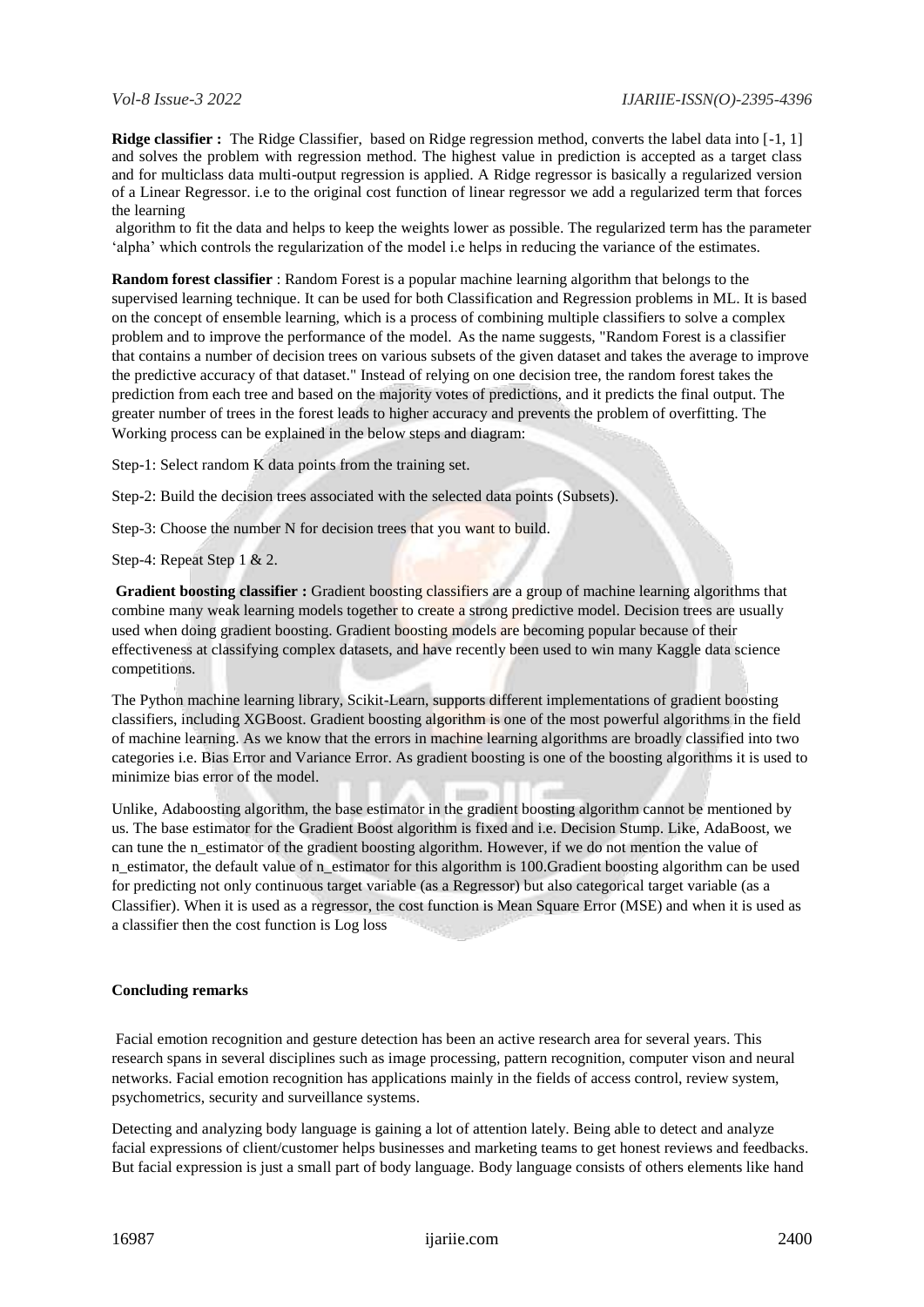gestures and body poses. And body language plays a very important role in communication. For example, in interviews, interviewers take candidate's body language into consideration. By enhancing this project, a tool can be provided to the interviewers which aids them in understanding how the candidate is responding when asked questions from different domains or put in different situations during HR rounds. Since this project supports real time hand landmark detection, hand sign language detection can also be implemented. Not only that, using this project, implementation of already existing projects like drowsiness detection of drivers, action detection etc can be made easier with much better results.

The majority of FER systems have achieved high accuracy above 90% in the controlled conditions. Real-world applications require more support to improve the accuracy to more than 50%. Illumination variation, the most common challenge in the wild, has been solved by some researchers. MLDP-GDA is another useful feature extraction method which has been developed to handle the lighting changing. The FER system needs to support a fast, robust classifier with an appropriate feature extraction method resistant to the unwanted noises to be applicable in the wild. Using 3D-HOG and CD-MM learning could handle the person-independent and head pose problem in the real world in comparison to single-metric learning methods.

# **References**

- Strapparava, C., & Mihalcea, R. (2008, March). Learning to identify emotions in text. In *Proceedings of the 2008 ACM symposium on Applied computing* (pp. 1556-1560). ACM.
- Khalili, Z., & Moradi, M. H. (2009, June). Emotion recognition system using brain and peripheral signals: using correlation dimension to improve the results of EEG.In *Neural Networks, 2009. IJCNN 2009. International Joint Conference on* (pp. 1571-1575). IEEE.
- Cohn, J. F., & Katz, G. S. (1998, September). Bimodal expression of emotion by face and voice. In *Proceedings of the sixth ACM international conference on Multimedia: Face/gesture recognition and their applications* (pp. 41-44).ACM.
- De Silva, L. C., & Ng, P. C. (2000). Bimodal emotion recognition. In Automatic Face and Gesture Recognition, 2000. Proceedings. Fourth IEEE International Conference on (pp. 332-335). IEEE.
- Yanaru, T. (1995, November). An emotion processing system based on fuzzy inference and subjective observations. In *Artificial Neural Networks and Expert Systems, 1995. Proceedings., Second New Zealand International Two- Stream Conference on* (pp. 15-20). IEEE.
- Kao, E. C., Liu, C. C., Yang, T. H., Hsieh, C. T., & Soo, V. W. (2009, April). Towards Text-based Emotion Detection A Survey and Possible Improvements. In *Information Management and Engineering, 2009. ICIME'09. International Conference on* (pp. 70-74). IEEE.
- Rodriguez, P., Ortigosa, A., & Carro, R. M. (2012, July). Extracting emotions from texts in e-learning environments.In *Complex, Intelligent and Software Intensive Systems (CISIS), 2012 Sixth International Conference on* (pp. 887- 892). IEEE.
- Desmet, B., & Hoste, V. (2013). Emotion detection in suicide notes. *Expert Systems with Applications*, *40*(16), 6351- 6358.
- Bhansali, K., Doshi, A., & Kurup, L. (2014). Sentiment Analysis Using Fuzzy Logic. *International Journal of Innovation and Applied Studies*, *8*(4), 1645-1652.
- Domingos, P., & Pazzani, M. (1997). On the optimality of the simple Bayesian classifier under zero-one loss. *Machine learning*, *29*(2-3), 103-130.
- Lam, M. (2004). Neural network techniques for financial performance prediction: integrating fundamental and technical analysis.*ecision Support Systems*,*37*(4), 567- 581.
- Li, H., & Yamanishi, K. (2002). Text classification using ESC- based stochastic decision lists. *Information processing & management*, *38*(3), 343-361.
- Wang, Z. (2014). Segment-based Fine-grained Emotion Detection for Chinese Text. *CLP 2014*, 52.
- Kaur, A., & Gupta, V. (2013). A Survey on Sentiment Analysis and Opinion Mining Techniques. *Journal of Emerging Technologies in Web Intelligence*,*5*(4), 367-371.
- Ho, D. T., & Cao, T. H. (2012). A high-order hidden Markov model for emotion detection from textual data. In *Knowledge Management and Acquisition for Intelligent Systems* (pp. 94-105). Springer Berlin Heidelberg.
- Yang, H., Willis, A., De Roeck, A., & Nuseibeh, B. (2012). A hybrid model for automatic emotion recognition in suicide notes. *Biomedical informatics insights*, *5*(Suppl 1), 17.
- Burget, R., Karasek, J., & Smekal, Z. (2011). Recognition of emotions in Czech newspaper headlines. *Radioengineering*, *20*(1), 39-47

Lu, C. Y., Lin, S. H., Liu, J. C., Cruz-Lara, S., & Hong, J. S. (2010). Automatic event-level textual emotion sensing using mutual action histogram between entities. *Expert systems with applications*, *37*(2), 1643-1653.

- Ghazi, D., Inkpen, D., & Szpakowicz, S. (2010, June). Hierarchical versus flat classification of emotions in text. In *Proceedings of the NAACL HLT 2010 workshop on computational approaches to analysis and generation of emotion in text* (pp. 140-146). Association for Computational Linguistics.
- Strapparava, C., & Mihalcea, R. (2008, March). Learning to identify emotions in text. In *Proceedings of the 2008 ACM*